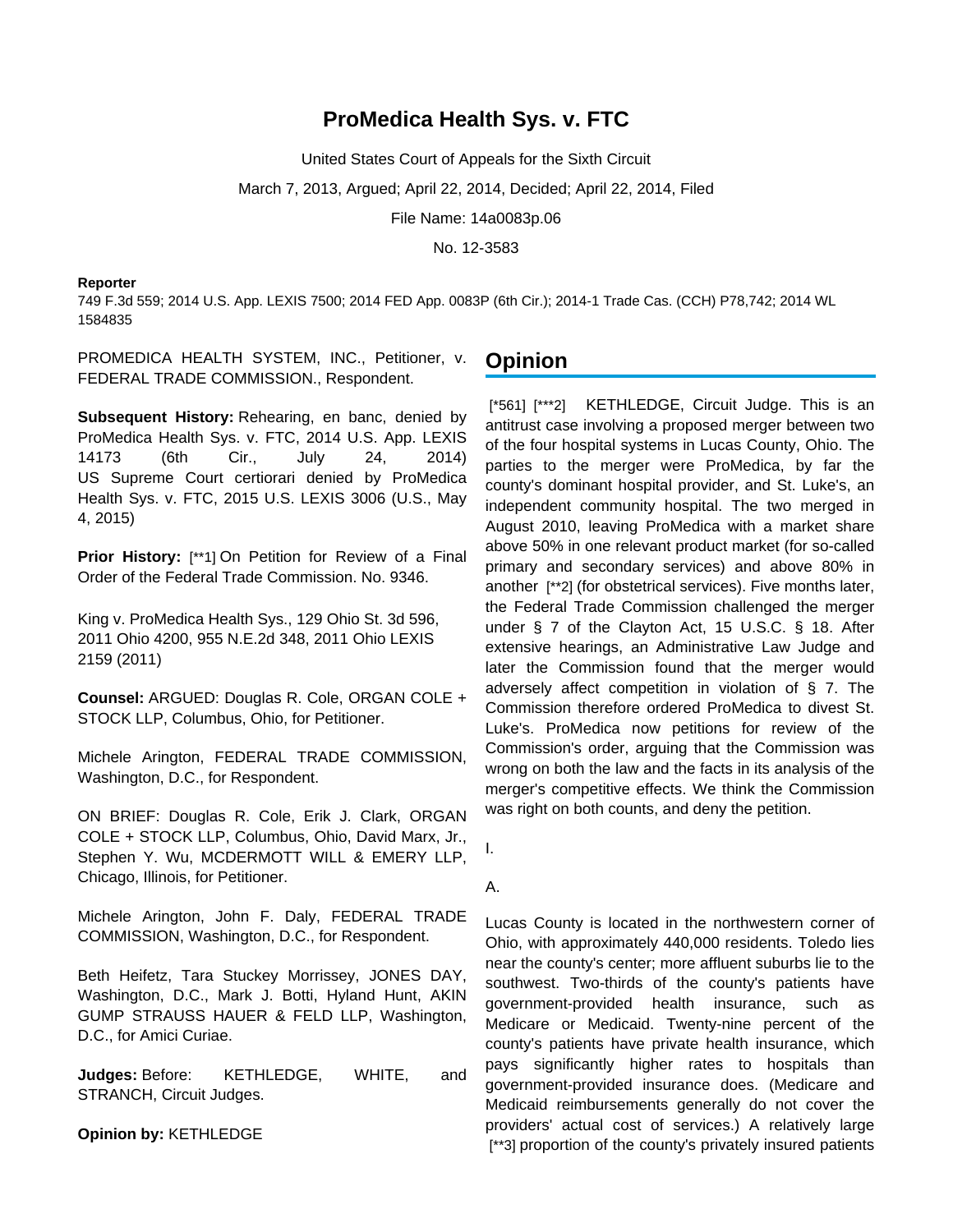reside in the county's southwestern corner.

This case concerns the market—or markets, depending on how one defines them—for "general acute-care" (GAC) inpatient services in Lucas County. GAC comprises four basic categories of services. The most basic are "primary services," such as hernia surgeries, [\*\*\*3] radiology services, and most kinds of inpatient obstetrical (OB) services. "Secondary services," such as hip replacements and bariatric surgery, require the hospital to have more specialized resources. "Tertiary services," such as brain surgery and treatments for severe burns, require even more specialized resources. And "quaternary services," [\*562] such as major organ transplants, require the most specialized resources of all.

Different hospitals offer different levels of these services. There are four hospital providers in Lucas County. The most dominant is ProMedica, with 46.8% of the GAC market in Lucas County in 2009. ProMedica operates three hospitals in the county, which together provide primary (including OB), secondary, and tertiary services. The county's second-largest provider is Mercy Health Partners, with 28.7% of the GAC market [\*\*4] in 2009. Mercy likewise operates three hospitals in the county, which together provide primary (including OB), secondary, and tertiary services. The University of Toledo Medical Center (UTMC) is the county's thirdlargest provider, with 13% of the GAC market. UTMC operates a single teaching and research hospital, just south of downtown Toledo, and focuses on tertiary and quaternary services. It does not offer OB services. The remaining provider is St. Luke's Hospital, which before the merger was an independent, not-for-profit hospital with 11.5% of the GAC market. St. Luke's offers primary (including OB) and secondary services, and is located in southwest Lucas County.

#### B.

With respect to privately insured patients, hospital providers do not all receive the same rates for the same services. Far from it: each hospital negotiates its rates with private insurers (known as Managed Care Organizations, or MCOs); and the rates themselves are determined by each party's bargaining power.

The parties' bargaining power depends on a variety of factors. An MCO's bargaining power depends primarily on the number of patients it can offer a hospital provider. Hospitals need patients like stores need customers; [\*\*5] and hence the greater the number of patients that an MCO can offer a provider, the greater

the MCO's leverage in negotiating the hospital's rates. But MCOs compete with each other just as hospitals do. And to attract patients, an MCO's health-care plan must offer a comprehensive range of services—primary, secondary, tertiary, and quaternary—within geographic range that patients are willing to travel for each of those [\*\*\*4] services. (The range is greater for some services than others.) These criteria in turn create leverage for hospitals to raise rates: to the extent patients view a hospital's services as desirable or even essential—say, because of the hospital's location or its reputation for quality—the hospital's bargaining power increases. But another important criterion for a plan's competitiveness is its cost. Thus, if a hospital demands rates above a certain level—the so-called "walk-away" point—the MCO will try to assemble a network without that provider. For example, rather than include all four hospital providers in its network, the MCO might include only three. If a provider becomes so dominant in a particular market that no MCO can walk away from it and remain competitive, [\*\*6] however, then that provider can demand—and more to the point receive monopoly rates (i.e., prices significantly higher than what the MCOs would pay in a competitive market).

Here, before the merger, MCOs in Lucas County had sometimes offered networks that included all four hospital providers, but sometimes offered networks that included only three. From 2001 until 2008, for example, Lucas County's largest MCO, Medical Mutual of Ohio, successfully marketed a network of Mercy, UTMC, and St. Luke's. Since 2000, however, no MCO has offered a network that did not include either ProMedica or St. Luke's—the parties to the merger here.

### [\*563] C.

The likely reason MCOs have historically found it necessary to include either ProMedica or St. Luke's in their networks is that those providers are dominant in southwest Lucas County, where St. Luke's is located. In that part of the county—relatively affluent, and with a high proportion of privately insured patients—ProMedica and St. Luke's were direct competitors before the merger at issue here. Indeed, St. Luke's viewed ProMedica as its "most significant competitor," while ProMedica viewed St. Luke's as a "[s]trong competitor"—strong enough, in fact, that [\*\*7] ProMedica offered to discount its rates by 2.5% for MCOs who excluded St. Luke's from their networks. But in this competition ProMedica had the upper hand. It is harder for an MCO to exclude the county's most dominant hospital system than it is for the MCO to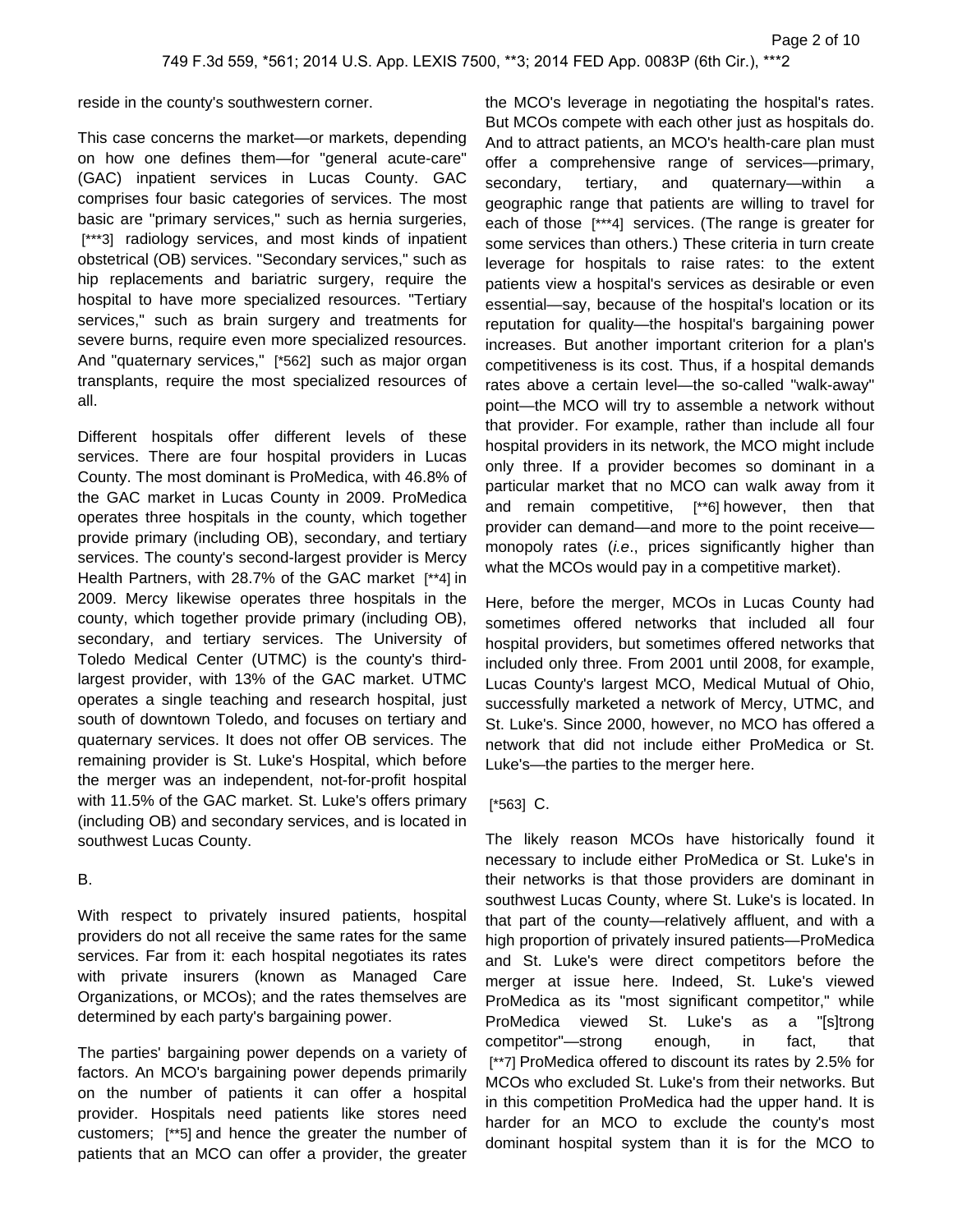exclude a single hospital that services just one corner of the county—a corner, moreover, that the dominant system also services. And that means the MCOs' walkaway point for the dominant system is [\*\*\*5] higher perhaps much higher—than it is for the single hospital. Here, the record bears out that conclusion: ProMedica's rates before the merger were among the highest in the State, while St. Luke's rates did not even cover its cost of patient care. That was true even though St. Luke's quality ratings on the whole were better than ProMedica's.

As a result, St. Luke's struggled in the years before the merger, losing more than \$25 million between 2007 and 2009. To improve matters, St. Luke's hired Daniel Wakeman, a hospital-turnaround specialist, as its CEO. Wakeman implemented a three-year plan to reduce costs, increase revenues, and regain patient volume from ProMedica. Eventually St. Luke's fortunes began to improve: by August 2010, [\*\*8] St. Luke's was out of the red (albeit barely), and Wakeman reported that "this positive margin confirms that we can run in the black if activity stays high."

By then, however, St. Luke's was contemplating other options. In August 2009, Wakeman presented three options to St. Luke's Board. The first was for St. Luke's to "[r]emain independent" by "cut[ting] major services" until an "accepted margin is realized." The second was for St. Luke's to "[p]ush the [MCOs] . . . to raise St. Luke's reimbursement rates to an acceptable margin." Under this option, Wakeman noted, "the message [to MCOs] would be [to] pay us now (a little bit more) or pay us later (at the other hospital system contractual rates)." The third option was for St. Luke's to join one of the three other providers in Lucas County—ProMedica, Mercy, or UTMC.

Of all these options, Wakeman believed that a merger with ProMedica "ha[d] the greatest potential for higher hospital rates. A ProMedica-[St. Luke's] partnership would have a lot of negotiating clout." Wakeman also recognized, however, that an affiliation with ProMedica could "[h]arm the community by forcing higher hospital rates on them."

Three months later, Wakeman recommended [\*\*9] to St. Luke's Board that it pursue a merger with ProMedica. The Board accepted the recommendation the same day. Six months later, on May 25, 2010, ProMedica and St. Luke's signed a merger agreement.

In July 2010—less than two months after the agreement was signed—the FTC opened an investigation into the merger's competitive effects. A month later, the FTC and ProMedica [\*\*\*6] entered into a "Hold Separate Agreement" that allowed [\*564] ProMedica to close the deal, but that, during the pendency of the FTC investigation, barred ProMedica from terminating St. Luke's contracts with MCOs, eliminating or transferring St. Luke's clinical services, or terminating St. Luke's employees without cause. With these restrictions in place, ProMedica and St. Luke's closed the merger deal on August 31, 2010.

In January 2011, the FTC filed an administrative complaint against ProMedica. Later that month, the FTC and the state of Ohio filed a separate complaint in federal district court in Toledo, seeking a preliminary injunction that would extend the Hold Separate Agreement pending the outcome of the FTC's administrative complaint. The district court granted the injunction.

Meanwhile, in the administrative proceeding, [\*\*10] an ALJ held a hearing that lasted over 30 days and produced more than 8,000 pages of trial testimony and over 2,600 exhibits. In December 2011, the ALJ issued a lengthy written decision. The ALJ found that the merger would "result[] in a tremendous increase in concentration in a market that already was highly concentrated"; that the merger would eliminate competition between ProMedica and St. Luke's, thereby increasing ProMedica's bargaining power with MCOs; and that ProMedica would be particularly dominant in southwest Lucas County—an area with a relatively high proportion of privately insured patients. Thus, the ALJ found that the merger would allow ProMedica unilaterally to increase its prices above a competitive level. The ALJ also found that the merger did not create any efficiencies sufficient to offset its anticompetitive effects. Consequently, the ALJ concluded that the merger likely would substantially lessen competition in violation of § 7 of the Clayton Act. As a remedy, the ALJ ordered ProMedica to divest St. Luke's.

ProMedica appealed the ALJ's decision to the Commission, which found that the merger increased ProMedica's market share far above the threshold required to [\*\*11] create a presumption that the merger would lessen competition. The Commission also found that a large body of other evidence—including documents and testimony from the merging parties themselves, testimony from the MCOs, and expert testimony—confirmed that the merger would have a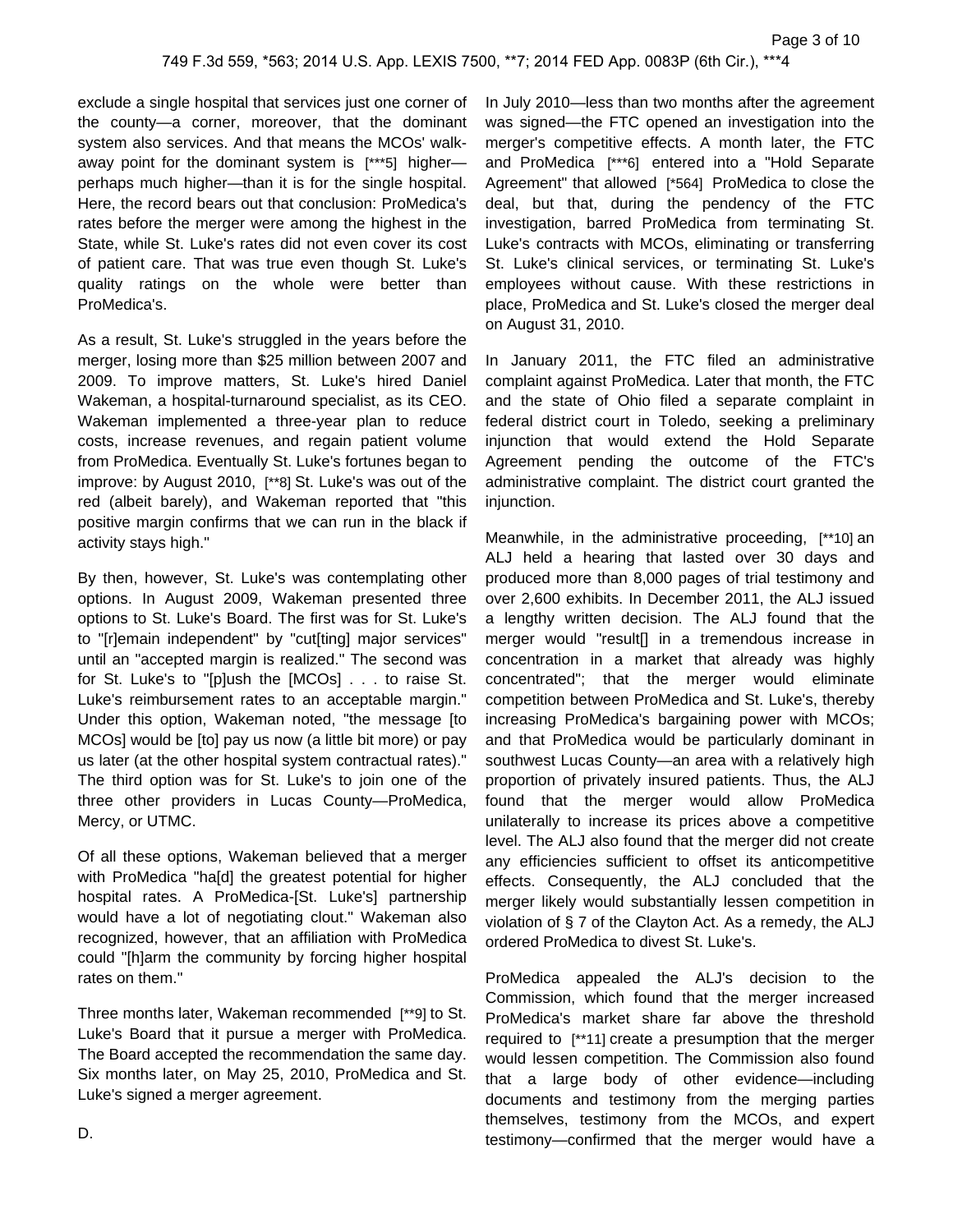substantial anticompetitive effect. The Commission therefore affirmed the ALJ's decision and ordered ProMedica to divest St. Luke's. [\*\*\*7] This petition followed.

#### II.

We review the Commission's legal conclusions de novo, and its factual findings under the substantial-evidence standard. 15 U.S.C. § 21(c); Realcomp II, Ltd. v. FTC, 635 F.3d 815, 823 (6th Cir. 2011). Substantial evidence is evidence that "a reasonable mind might accept as adequate to support a conclusion." Realcomp II, 635 F.3d at 824 (quoting Universal Camera Corp. v. NLRB, 340 U.S. 474, 477, 71 S. Ct. 456, 95 L. Ed. 456 (1951)).

Section 7 of the Clayton Act prohibits mergers "where in any line of commerce . . . the effect of such acquisition may be substantially to lessen competition, or to tend to create a monopoly." 15 U.S.C. § 18. As its language suggests, Section 7 deals in "probabilities, not certainties." Brown Shoe Co. v. United States, 370 U.S. 294, 323, 82 S. Ct. 1502, 8 L. Ed. 2d 510 (1962).

#### A.

"Merger [\*\*12] enforcement, like other areas of antitrust, is directed at market power." [\*565] FTC v. H.J. Heinz Co., 246 F.3d 708, 713, 345 U.S. App. D.C. 364 (D.C. Cir. 2001) (quoting Lawrence A. Sullivan & Warren S. Grimes, The Law of Antitrust § 9.1 at 511 (2000)). Market power is itself a term of art that the Department of Justice's Horizontal Merger Guidelines (which we consider useful but not binding upon us here) define as the power of "one or more firms to raise price, reduce output, diminish innovation, or otherwise harm consumers as a result of diminished competitive constraints or incentives." Horizontal Merger Guidelines (2010) ("Merger Guidelines") § 1 at 2.

Often, the first steps in analyzing a merger's competitive effects are to define the geographic and product markets affected by it. See United States v. Gen. Dynamics Corp., 415 U.S. 486, 510, 94 S. Ct. 1186, 39 L. Ed. 2d 530 (1974). Here, the parties agree that the relevant geographic market is Lucas County. The relevant product market or markets, however, are more difficult. The first principle of market definition is substitutability: a relevant product market must "identify a set of products that are reasonably interchangeable[.]" Horizontal Merger Guidelines § 4.1. Chevrolets and Fords might [\*\*13] be interchangeable in this sense, but Chevrolets and Lamborghinis are probably not. See 2B Phillip E. Areeda, Herbert Hovenkamp & John L. Solow,

Antitrust Law ¶ 533e at 259 (3d ed. 2007). "The general question is whether two products can be used for the same purpose, [\*\*\*8] and if so, whether and to what extent purchasers are willing to substitute one for the other." F.T.C. v. Arch Coal, Inc., 329 F. Supp. 2d 109, 119 (D.D.C. 2004) (quotations omitted).

By this measure, each individual medical procedure could give rise to a separate market: "[i]f you need your hip replaced, you can't decide to have chemotherapy instead." United States v. Rockford Mem'l Corp., 898 F.2d 1278, 1284 (7th Cir. 1990). But nobody advocates that we analyze the effects of this merger upon hundreds if not thousands of markets for individual procedures; instead, the parties agree that we should "cluster" these markets somehow. The parties disagree, however, on the principles that should govern which services are clustered and which are not.

Two theories of clustering are pertinent here. The first which the FTC advocates and the Commission adopted—is the "administrative-convenience" theory. (A better name might be the [\*\*14] "similar-conditions" theory.) This theory holds, in essence, that there is no need to perform separate antitrust analyses for separate product markets when competitive conditions are similar for each. See Emigra Group v. Fragomen, 612 F. Supp. 2d 330, 353 (S.D.N.Y. 2009). In Brown Shoe, for example, the Supreme Court analyzed together the markets for men's, women's, and children's shoes, because the competitive conditions for each of them were similar. 370 U.S. at 327-28.

The competitive conditions for hospital services include the barriers to entry for a particular service—e.g., how difficult it might be for a new competitor to buy the equipment and sign up the professionals necessary to offer the service—as well as the hospitals' respective market shares for the service and the geographic market for the service. See Jonathan B. Baker, The Antitrust Analysis of Hospital Mergers and the Transformation of the Hospital Industry, Law & Contemp. Probs., Spring 1988, at 93, 138; United States v. Long Island Jewish Med. Ctr., 983 F. Supp. 121, 142-43 (E.D.N.Y. 1997). If these conditions are similar for a range of services, then the antitrust analysis should be similar for each of them. Long Island, 983 F.Supp. at 142-43. [\*\*15] Thus, if the competitive conditions for, say, secondary inpatient [\*566] procedures are all reasonably similar, then we can cluster those services when analyzing a merger's competitive effects.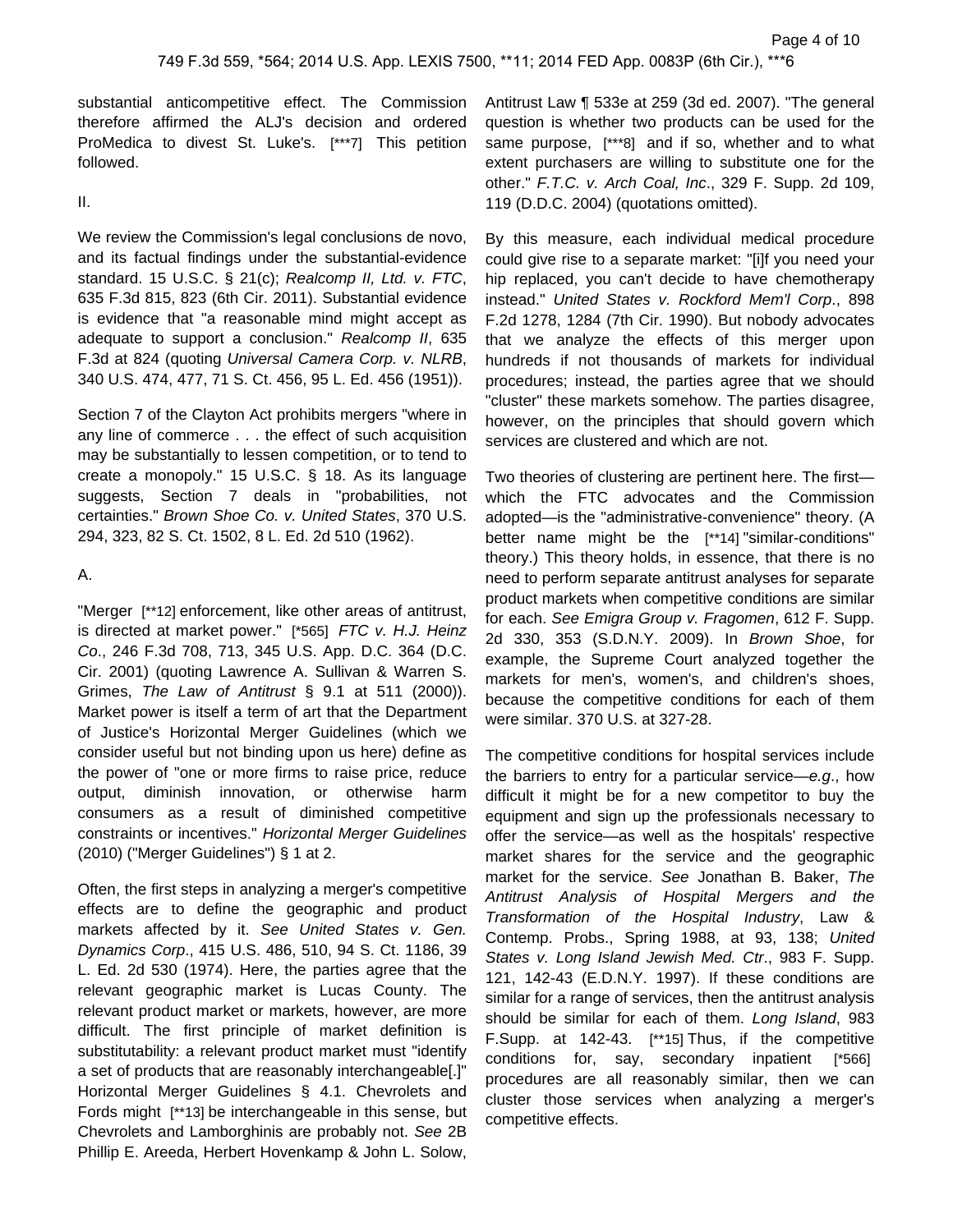[\*\*\*9] Here, the Commission applied this theory to cluster both primary services (but excluding OB, for reasons discussed below) and secondary services for purposes of analyzing the merger's competitive effects. Substantial evidence supports that demarcation. The respective market shares for each of Lucas County's four hospital systems (ProMedica, Mercy, UTMC, St. Luke's) are similar across the range of primary and secondary services. A hospital's market share for shoulder surgery, for example, is similar to its market share for knee replacements. Barriers to entry are likewise similar across primary and secondary services. So are the services' respective geographic markets. Thus, the competitive conditions across [\*567] the markets for primary and secondary services are similar enough to justify clustering those markets when analyzing the merger's competitive effects. See Emigra Group, 612 F. Supp. 2d at 353.

But the same is not true for OB services, whose competitive conditions differ in at least two respects from [\*\*16] those for other services. First, before the merger, ProMedica's market share for OB services (71.2%) was more than half-again greater than its market share for primary and secondary services (46.8%). And the merger would drive ProMedica's share for OB services even higher, to 80.5%—no small number in this area of the law. Second, and relatedly, before the merger there were only three hospital systems that provided OB services in Lucas County (ProMedica, Mercy, St. Luke's) rather than four; after the merger, there would be only two. (One might also suspect that the geographic market for OB services is smaller than it is for other primary services—one can drive only so far when the baby is on the way—but the record is not clear on that point.) The Commission therefore flagged OB as a separate relevant market for purposes of analyzing the merger's competitive effects. For the reasons just stated, substantial evidence supports that decision.

Finally, the Commission excluded tertiary services from its analysis of the merger's competitive effects. The competitive conditions for tertiary services differ from those for primary and secondary services, in part because patients are willing to [\*\*17] travel farther for tertiary services (e.g., a liver transplant) than they are for primary or secondary services (e.g., hernia surgery). Indeed, UTMC's representative testified that, "[f]or the tertiary . . . services, we compete with . . . institutions such as the University of Michigan, the Cleveland Clinic, University Hospital in Cleveland, and the Ohio State University." The geographic market for tertiary services

is therefore larger than the geographic market for primary and secondary [\*\*\*10] services. Moreover, the hospitals' respective market shares for these services are different than their respective shares for primary or secondary services; St. Luke's market share for tertiary services, for example, is nearly zero. Thus, the competitive conditions for tertiary services differ from those for primary and secondary services. (The same is undisputedly true for quaternary services, which the Commission likewise excluded from its analysis.)

To all this ProMedica offers two responses. The first concerns the 2010 Horizontal Merger Guidelines. Section 4 of the Guidelines provides that "[m]arket definition focuses solely on demand substitution factors"—that is, the extent to which consumers [\*\*18] regard one product as a substitute for another. And ProMedica points out that the Commission's use of the administrative-convenience theory (to cluster the markets for primary and secondary services) focuses on market shares and entry conditions—both of which, ProMedica correctly observes, are "supply-side" considerations. (Entry conditions, for example, concern the ease with which new competitors can enter the relevant market and thus augment the supply for a particular product.) Thus, ProMedica concludes, the Commission's clustering methodology contradicts the Horizontal Merger Guidelines.

But ProMedica's conclusion does not follow. The reference to demand-side considerations in § 4 of the Guidelines concerns the manner in which one defines a relevant market, not the conditions under which one can cluster admittedly different markets when analyzing a merger's competitive effects. The administrativeconvenience theory asks a different question (whether the competitive conditions for two markets are similar enough to analyze them together) than the one answered by § 4 of the Guidelines (how one defines an individual market in the first place). To analogize to a different area of law: [\*\*19] ProMedica's argument is like saying that a district court should not certify a particular class because it includes different plaintiffs.

ProMedica's second response is to offer an altogether different approach to clustering, which in some quarters is known as the "transactional-complements" theory. (Per Orwell's admonition to use concrete terms instead of vague ones, see Orwell, Politics and the English Language (1946), we call this the "package-deal" theory instead.) The package-deal theory holds that, if "most customers would be willing to pay monopoly prices for the convenience" of [\*\*\*11] receiving certain products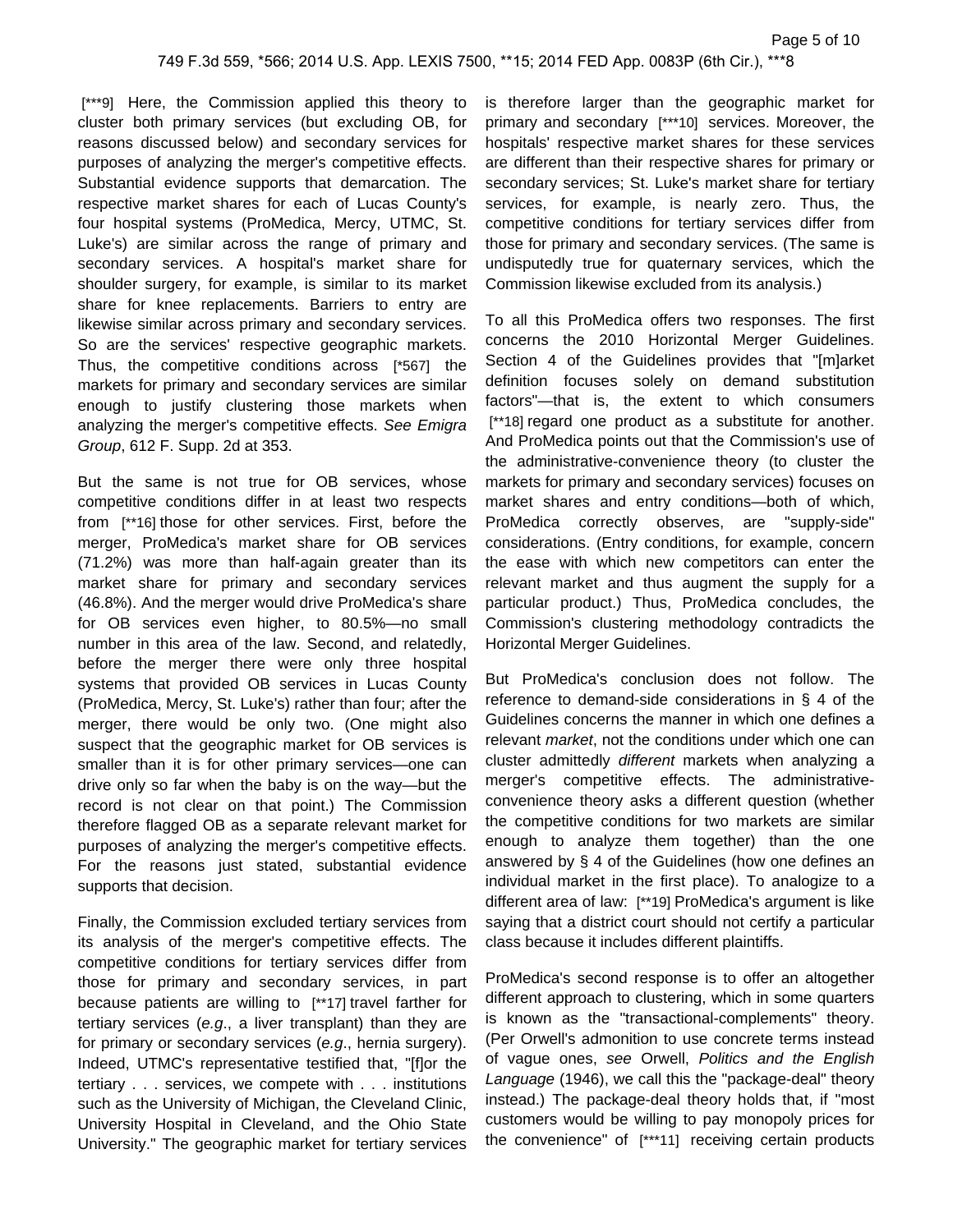as a package, then the relevant market for those products is the market for the package as a whole. 2B Areeda, Antitrust Law, ¶ 565c at 408. That is true even though the individual products in the package are not substitutes for each other. Id. For example, in United States v. Grinnell Corp.., 384 U.S. 563, 572, 86 S. Ct. 1698, 16 L. Ed. 2d 778 (1966), the Supreme Court found that the relevant market for a package of centrally monitored alarm services (burglar and fire) was the market for the package as a whole.

ProMedica argues that the package-deal theory applies here because MCOs typically bargain for all of [\*\*20] a hospital's services in a single negotiation. That is true enough; but the specific "package" that ProMedica advocates is one comprising not only primary (excluding OB) and secondary services—which everyone agrees should be clustered when analyzing the merger's competitive effects—but also tertiary and OB services. And that makes the question presented by ProMedica's argument much narrower. To wit: whether the MCOs are willing to pay a premium to have a package of services that includes tertiary and OB delivered by a single provider. If so, the relevant market is the market for the package as a whole. See 2B Areeda ¶ 565c at 408.

But the record makes plain that the MCOs do not demand from each hospital a package of services that includes tertiary and OB. For example, St. Luke's offers virtually no tertiary services, and yet the MCOs still contract for the services that St. Luke's does offer. Likewise, UTMC does not offer OB services, and yet the MCOs still contract with UTMC. And as for the hospital systems that do provide all those services-i.e., ProMedica and Mercy—there is no evidence that MCOs are willing to pay a premium to have all of those services delivered by either of those [\*\*21] providers in a single package. It is true that MCOs must offer their members (i.e., patients) a network that provides a complete [\*568] package of hospital services. But the record shows that the MCOs do not need to obtain all of those services from a single provider. There are no market forces that bind primary, secondary, tertiary, and OB services together like a single plywood sheet.

In summary, even ProMedica conceded in its answer to the FTC's complaint that the "more sophisticated and specialized tertiary and quaternary services, such as major surgeries and organ transplants, also are properly excluded from the relevant market[.]" Answer ¶ 13. [\*\*\*12] ProMedica was correct to make that concession then, and incorrect to seek to retract it now. The

relevant markets, for purposes of analyzing the merger's competitive effects, are what the Commission says they are: (1) a cluster market of primary (but not OB) and secondary inpatient services (hereafter, the "GAC market"), and (2) a separate market for OB services.

#### B.

ProMedica's next argument is that the Commission relied too heavily on market-concentration data to establish a presumption of anticompetitive harm. Agencies typically use the Herfindahl-Hirschman [\*\*22] Index (HHI) to measure market concentration. "The HHI is calculated by summing the squares of the individual firms' market shares, and thus gives proportionately greater weight to the larger market shares." Merger Guidelines § 5.3 at 18. Agencies use HHI data to classify markets into three types: "unconcentrated markets," which have an HHI below 1500; "moderately concentrated markets," which have an HHI between 1500 and 2500; and "highly concentrated markets," which have an HHI above 2500. Id. at 19. The Guidelines further provide that "[m]ergers resulting in highly concentrated markets that involve an increase in the HHI of more than 200 points will be presumed to be likely to enhance market power." Thus, as a general matter, a merger that increases HHI by more than 200 points, to a total number exceeding 2500, is presumptively anticompetitive. Id. § 5.3 at 19; see also, e.g., Heinz, 246 F.3d at 716 (merger that would have increased HHI by 510 points to 5,285 created presumption of anticompetitive effects by a "wide margin"); United States v. H & R Block, Inc., 833 F. Supp. 2d 36, 72 (D.D.C. 2011) (merger that would have increased HHI by approximately 400 points to 4,691 created presumption [\*\*23] of anticompetitive effects).

The merger here blew through those barriers in spectacular fashion. In the GAC market, the merger would increase the HHI by 1,078 (more than five times the increase necessary to trigger the presumption of illegality) to a total number of 4,391 (almost double the 2,500 threshold for a highly concentrated market). The OB numbers are even worse: the merger would increase HHI by 1,323 points (almost seven times the increase necessary for the presumption of illegality) to a total number of 6,854 (almost triple the threshold for a highly concentrated market). The Commission therefore found the merger to be presumptively illegal.

[\*\*\*13] ProMedica responds that this sort of analysismeasuring HHI to apply a presumption of illegality—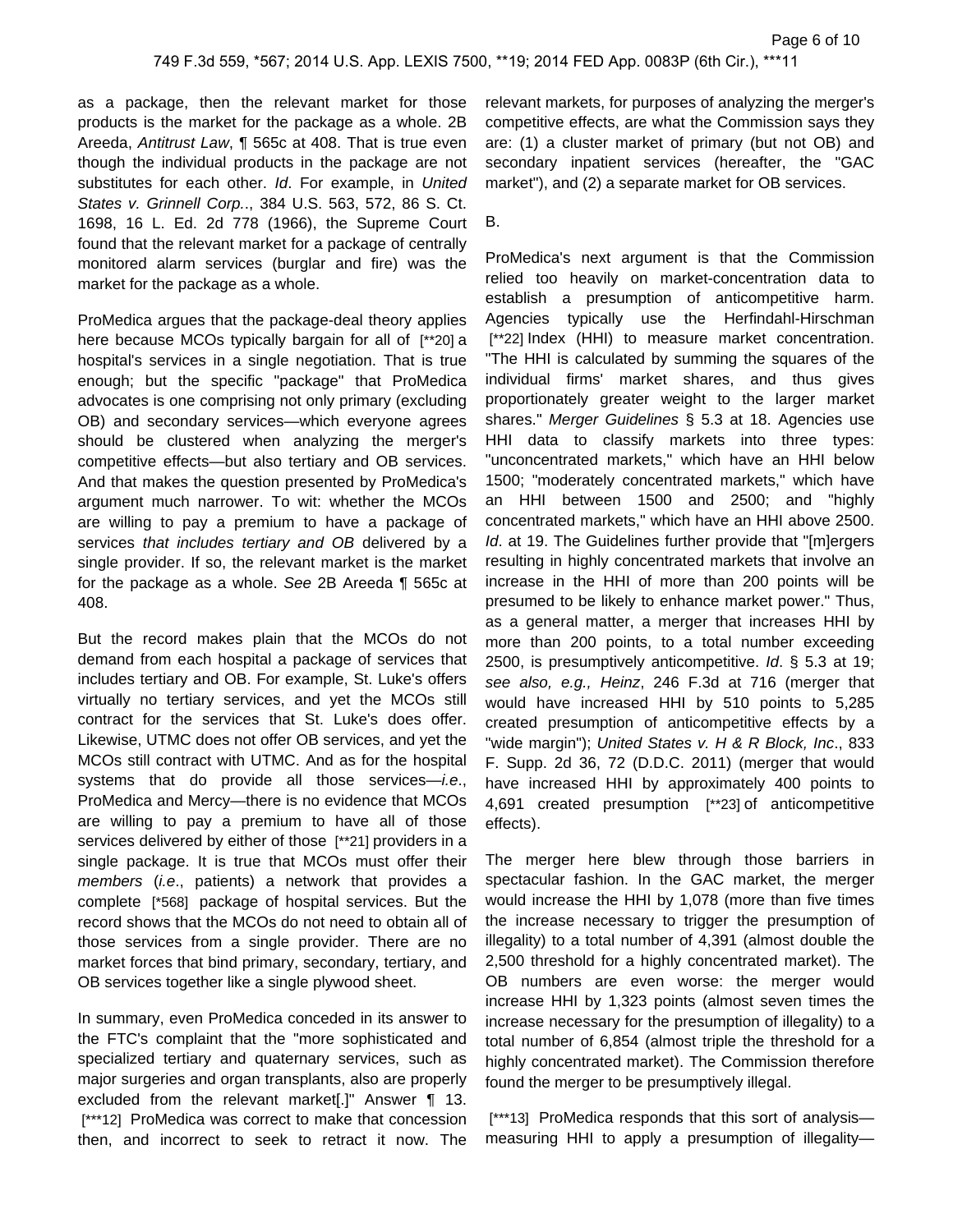applies only in "coordinated-effects" cases, rather than in "unilateral-effects" ones. And the FTC admittedly challenges the merger only on unilateral-effects grounds here. The two theories are different: the idea behind coordinated effects is that, "where rivals are few, firms will be able to coordinate their behavior, either by overt collusion or implicit understanding in order to restrict output and achieve profits above competitive levels." [\*\*24] H&R Block, 833 F. Supp.2d at 77. A simple example might be parallel [\*569] pricing by two gas stations located across the street from each other in a remote small town. Unilateral-effects theory, on the other hand, holds that "[t]he elimination of competition between two firms that results from their merger may alone constitute a substantial lessening of competition." Merger Guidelines § 6 at 20. The most obvious example of this phenomenon is a "merger to monopoly"—e.g., where a market has only two firms, which then merge into one—but unilateral effects "are by no means limited to that case." Id. The Guidelines also distinguish between unilateral effects for "homogeneous products" and for "differentiated products." Homogeneous products are indistinguishable from each other—oil, corn, coal—whereas differentiated products are similar enough to compete in a relevant market, but different enough that some customers prefer one product over another. The market for cola products is an example. Here, the relevant markets involve differentiated products: hospitals have different doctors, facilities, and (perhaps above all) locations, which means that some patients prefer certain hospitals over others.

"The [\*\*25] extent of direct competition between the products sold by the merging parties is central to the evaluation of unilateral effects." Id. § 6.1. "Direct competition," in this sense, does not mean merely that products are within a relevant market; instead, it refers to the extent to which consumers regard the products as close substitutes. Thus, unilateral-effects analysis examines whether differentiated products are not merely substitutes for one another, but close substitutes for some fraction of consumers. In the market for upscale sedans, for example, Audi and Jaguar might be closer substitutes for some consumers than Audi and Lincoln are. (For other consumers in the same market—say, consumers who prefer domestic brands—Lincoln and Cadillac might be closer substitutes.) These hierarchies of consumer preference, which are themselves iridescent from consumer to consumer, are critical to unilateral-effects analysis. For [\*\*\*14] "[u]nilateral price effects are greater, the more the buyers of products sold by one merging firm consider products sold by the other merging firm to be their next choice." Id.

For a merger to raise concerns about unilateral effects, however, not every consumer in the [\*\*26] relevant market must regard the products of the merging firms as her top two choices. Instead, "[s]ubstantial unilateral price elevation post-merger for a product sold by one of the merging firms normally requires that a significant fraction of the customers purchasing that product view products formerly sold by the other merging firm as their next-best choice." Id. at 20-21. That "significant fraction," moreover, "need not approach a majority." Id. at 21.

But none of this, in ProMedica's view, has much to do with market concentration per se. Thus, what the Commission should have focused on, ProMedica says, is the extent to which consumers regard ProMedica as their next-best choice after St. Luke's, or vice-versa. And ProMedica therefore argues that the Commission was wrong to presume the merger illegal based upon HHI data alone.

The argument is one to be taken seriously. The Guidelines themselves state that "[a]gencies rely much more on the value of diverted sales [*i.e.*, in rough terms, the extent to which the products of the merging firms are close substitutes] than on the level of HHI for diagnosing unilateral price effects in markets with differentiated products." Id. But this case [\*\*27] is exceptional in two respects. First, even without conducting a substitutability analysis, the record already shows a strong [\*570] correlation between ProMedica's prices-*i.e.*, its ability to impose unilateral price increases—and its market share. Before the merger, ProMedica's share of the GAC market was 46.8%, followed by Mercy with 28.7%, UTMC with 13%, and St. Luke's with 11.5%. And ProMedica's prices were on average 32% higher than Mercy's, 51% higher than UTMC's, and 74% higher than St. Luke's. Thus, in this market, the higher a provider's market share, the higher its prices. In ProMedica's case, that fact is not explained by the quality of ProMedica's services or by its underlying costs. Instead, ProMedica's prices—already among the highest in the State—are explained by bargaining power. As the Commission explained: "the hospital provider's bargaining leverage will depend upon how the MCO would fare if its network did not include the hospital provider (and therefore became less attractive to potential members who prefer that provider's services)." Op. 36. Here, the record makes clear that a [\*\*\*15] network which does not include a hospital provider that services almost half the county's [\*\*28] patients in one relevant market, and more than 70% of the county's patients in another relevant market, would be unattractive to a huge swath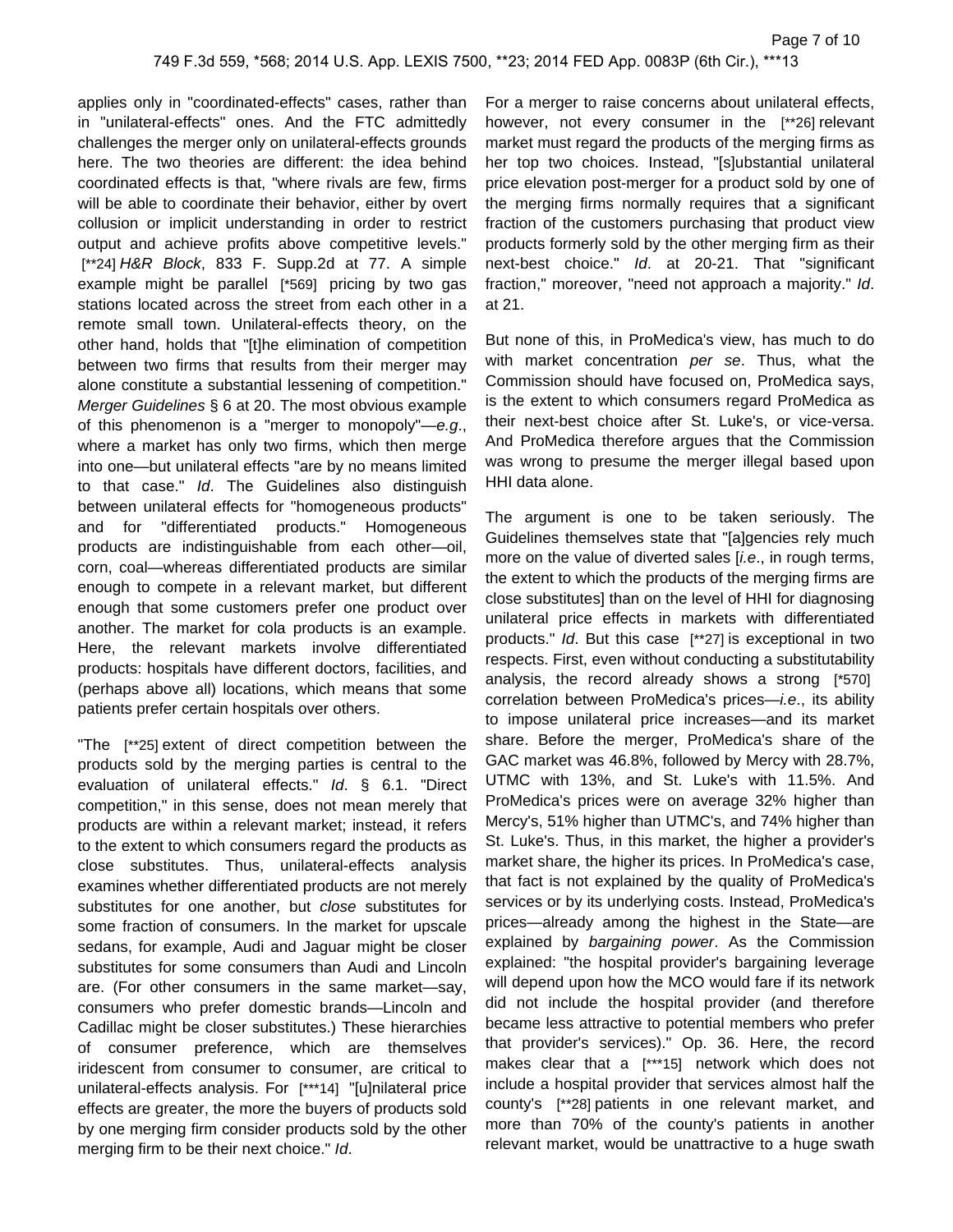of potential members. Thus, the Commission had every reason to conclude that, as ProMedica's dominance in the relevant markets increases, so does the need for MCOs to include ProMedica in their networks—and thus so too does ProMedica's leverage in demanding higher rates.

The second respect in which this case is exceptional is simply the HHI numbers themselves. Even in unilateraleffects cases, at some point the Commission is entitled to take seriously the alarm sounded by a merger's HHI data. And here the numbers are in every respect multiples of the numbers necessary for the presumption of illegality. Before the merger, ProMedica already held dominant market shares in the relevant markets, which were themselves already highly concentrated. The merger would drive those numbers even higher— ProMedica's share of the OB market would top 80% which makes it extremely likely, as matter of simple mathematics, that a "significant fraction" of St. Luke's patients viewed ProMedica as a close substitute for services in the relevant markets. On this record, [\*\*29] the Commission was entitled to put significant weight upon the market-concentration data standing alone.

These two aspects of this case—the strong correlation between market share and price, and the degree to which this merger would further concentrate markets that are already highly concentrated—converge in a manner that fully supports the Commission's application of a presumption of illegality. What ProMedica overlooks is that the "ultimate inquiry in merger analysis" is not substitutability, but "'whether the merger is likely to create or enhance market power or facilitate its exercise.'" Carl Shapiro, The 2010 Horizontal Merger Guidelines: From Hedgehog to Fox in Forty Years, 77 Antitrust L.J. 49, 57 (2010) (emphasis added) (quoting U.S. Dep't of Justice & Fed. Trade Comm'n, Commentary on the Horizontal Merger Guidelines (2006)). Here, as shown above, the correlation between market share and price reflects a correlation between market share and market power; and the HHI data strongly suggest that this merger would enhance ProMedica's market power even more, to levels rarely tolerated in antitrust law. In the context of this record, therefore, the HHI data speak to our "ultimate [\*\*30] inquiry" as directly as an analysis of substitutability would. The Commission was correct to presume the merger substantially anticompetitive.

ProMedica does not argue. By way of background, the goal of antitrust law is to enhance consumer welfare. See, e.g., Brooke Group Ltd. v. Brown & Williamson Tobacco Corp., 509 U.S. 209, 221, 113 S. Ct. 2578, 125 L. Ed. 2d 168 (1993); 2B Areeda ¶ 100 at 4 ("the principal objective of antitrust policy is to maximize consumer welfare by encouraging firms to behave competitively") (cited in Kirtsaeng v. John Wiley & Sons, Inc, 133 S. Ct. 1351, 1363, 185 L. Ed. 2d 392 (2013)); cf. Reiter v. Sonotone Corp., 442 U.S. 330, 343, 99 S. Ct. 2326, 60 L. Ed. 2d 931 (1979) ("Congress designed the Sherman Act as a 'consumer welfare prescription'") (quoting Bork, The Antitrust Paradox 66 (1978)). And the Merger Guidelines themselves recognize that "a [\*\*31] primary benefit of mergers to the economy is their potential to generate significant efficiencies and thus enhance the merged firm's ability and incentive to compete, which may result in lower prices, improved quality, enhanced service, or new products." Merger Guidelines § 10 at 29; see also Shapiro, supra at 80 ("Efficiencies generate downward pricing pressure that may outweigh the upward pricing pressure"). Thus, the parties to a merger often seek to overcome a presumption of illegality by arguing that the merger would create efficiencies that enhance consumer welfare. See, e.g., FTC v. Univ. Health, Inc., 938 F.2d 1206, 1222 (11th Cir. 1991). But ProMedica did not even attempt to argue before the Commission, and does not attempt to argue here, that this merger would benefit consumers (as opposed to only the merging parties themselves) in any way. To the contrary, St. Luke's CEO admitted that a merger with ProMedica might "[h]arm the community by forcing higher rates on them." The record with respect to the merger's effect on consumer welfare, therefore, only diminishes ProMedica's prospects here.

The remaining question is whether ProMedica has rebutted that presumption. ProMedica argues on several grounds that it has; but more remarkable is what

That the Commission did not merely rest upon the presumption, but instead discussed [\*\*32] a wide range of evidence that buttresses it, makes ProMedica's task more difficult still. On that score the Commission's best witnesses were the merging parties themselves. Those witnesses established that ProMedica and St. Luke's are direct competitors: St. Luke's CEO testified that ProMedica was St. Luke's "most significant competitor," while a ProMedica witness testified that ProMedica viewed St. Luke's as a "[s]trong competitor"—strong enough that ProMedica offered at least one MCO a 2.5% discount off its rates if the MCO excluded St. Luke's from its network. St. Luke's management was

[\*571] [\*\*\*16] C.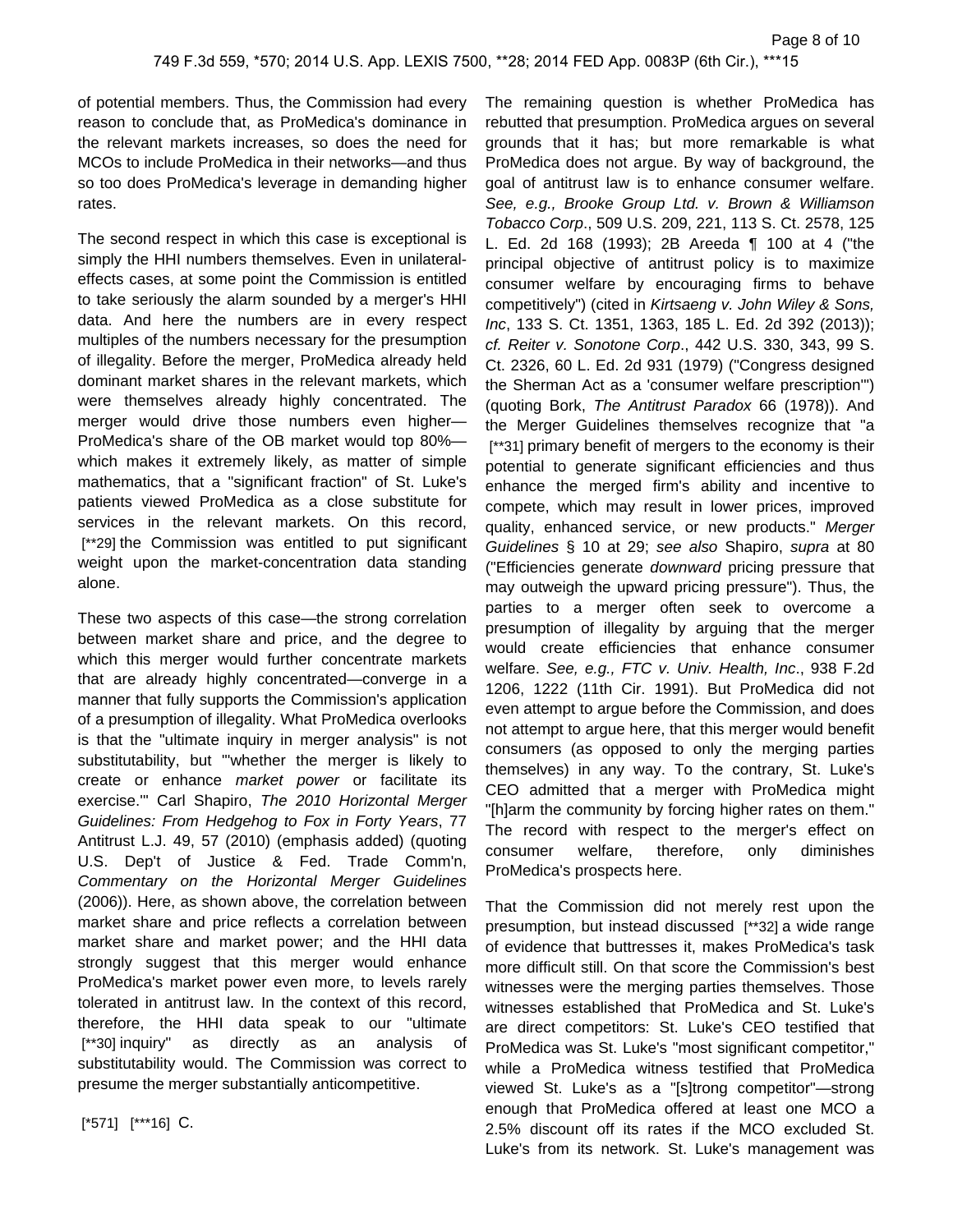also candid about the merger's potential impacts on its [\*\*\*17] prices: its CEO stated that a merger with ProMedica "has the greatest potential for higher hospital rates" and would bring "a lot of negotiating clout." The parties' own statements, therefore, tend to confirm the presumption rather than rebut it.

The same is true of testimony from the MCO witnesses. Those witnesses testified that a network comprising only Mercy and UTMC—the only other providers who would remain after the merger—would not be commercially viable because it would leave them with a "hole" in the suburbs of southwest Lucas County. [\*\*33] (That no MCO has offered such a network during the past decade corroborates the point.) Consequently, the MCO witnesses explained, they would have no walk-away option in post-merger negotiations with ProMedica—and thus little ability to resist ProMedica's demands for even higher rates. ProMedica responds that this testimony is self-serving, which might well be [\*572] true (though one might construe ProMedica's response as an implicit admission of the MCOs' point). But ProMedica otherwise offers no reason to think the MCOs' predictions are wrong—and the record offers plenty of reason to think they are right.

ProMedica's task, then, is to overcome not merely the presumption of anticompetitive effects, but also the statements of the merging parties themselves, and the MCOs' testimony, and ProMedica's failure to cite any efficiencies that would result from this merger. To that end, ProMedica argues that Mercy, rather than St. Luke's, is ProMedica's closest substitute—because Mercy, like ProMedica, offers tertiary services, whereas St. Luke's does not. But any argument about substitutes must begin with a definition of the relevant market; and ProMedica's argument is based upon a market definition [\*\*34] that we have already rejected. That Mercy offers tertiary services, and St. Luke's for the most part does not, matters only if the relevant market is one for a primary, secondary, and tertiary services wrapped together in a single package. That is not the relevant market here. See supra at 12-14. Instead, the relevant markets are those for GAC services and OB services, respectively—markets in which the merging parties' own statements show that ProMedica and St. Luke's are direct competitors. ProMedica's argument is meritless.

ProMedica also argues that MCOs, rather than patients, are the relevant consumers here, and that the Commission therefore erred by "assess[ing] substitutability from the patients' perspective." But this is an argument about semantics. MCOs assemble networks based primarily upon patients' preferences, not their own; and thus the extent to which an MCO [\*\*\*18] regards ProMedica and St. Luke's as close substitutes depends upon the extent to which the MCO's members do.

Finally, ProMedica argues that St. Luke's was in such dire financial straits before the merger that it "was not a meaningful competitive constraint on ProMedica." This argument is known as a "weakened competitor" [\*\*35] one, and is itself "probably the weakest ground of all for justifying a merger." Kaiser Aluminum & Chem. Corp. v. FTC, 652 F.2d 1324, 1339 (7th Cir. 1981). Courts "credit such a defense only in rare cases, when the [acquiring firm] makes a substantial showing that the acquired firm's weakness, which cannot be resolved by any competitive means, would cause that firm's market share to reduce to a level that would undermine the government's prima facie case." Univ. Health, 938 F.2d at 1221. In other words, this argument is the Hail-Mary pass of presumptively doomed mergers—in this case thrown from ProMedica's own end zone. The record demonstrates that St. Luke's market share was increasing prior to the merger; that St. Luke's had sufficient cash reserves to pay all of its obligations and meet its capital needs without any additional borrowing; and that, according to St. Luke's CEO, "we can run in the black if activity stays high." St. Luke's difficulties before the merger provide no basis to reject the Commission's findings about the merger's anticompetitive effects.

ProMedica has failed to rebut the presumption that its merger with St. Luke's would reduce competition in violation of the [\*\*36] Clayton Act. We therefore need not address ProMedica's remaining criticisms of various other evidence that merely buttressed that presumption.

### D.

ProMedica argues that the Commission erred in ordering divestiture as a remedy. [\*573] We review the Commission's choice of remedy for abuse of discretion. Jacob Siegel Co. v. FTC, 327 U.S. 608, 611-12, 66 S. Ct. 758, 90 L. Ed. 888, 42 F.T.C. 902 (1946). In doing so, we resolve "all doubts" in the Commission's favor. United States v. E.I. du Pont de Nemours & Co., 366 U.S. 316, 334, 81 S. Ct. 1243, 6 L. Ed. 2d 318 (1961).

Once a merger is found illegal, "an undoing of the acquisition is a natural remedy." Id. at 329. Here, the Commission found that divestiture would be the best means to preserve competition in the relevant markets. The Commission also found that ProMedica's suggested